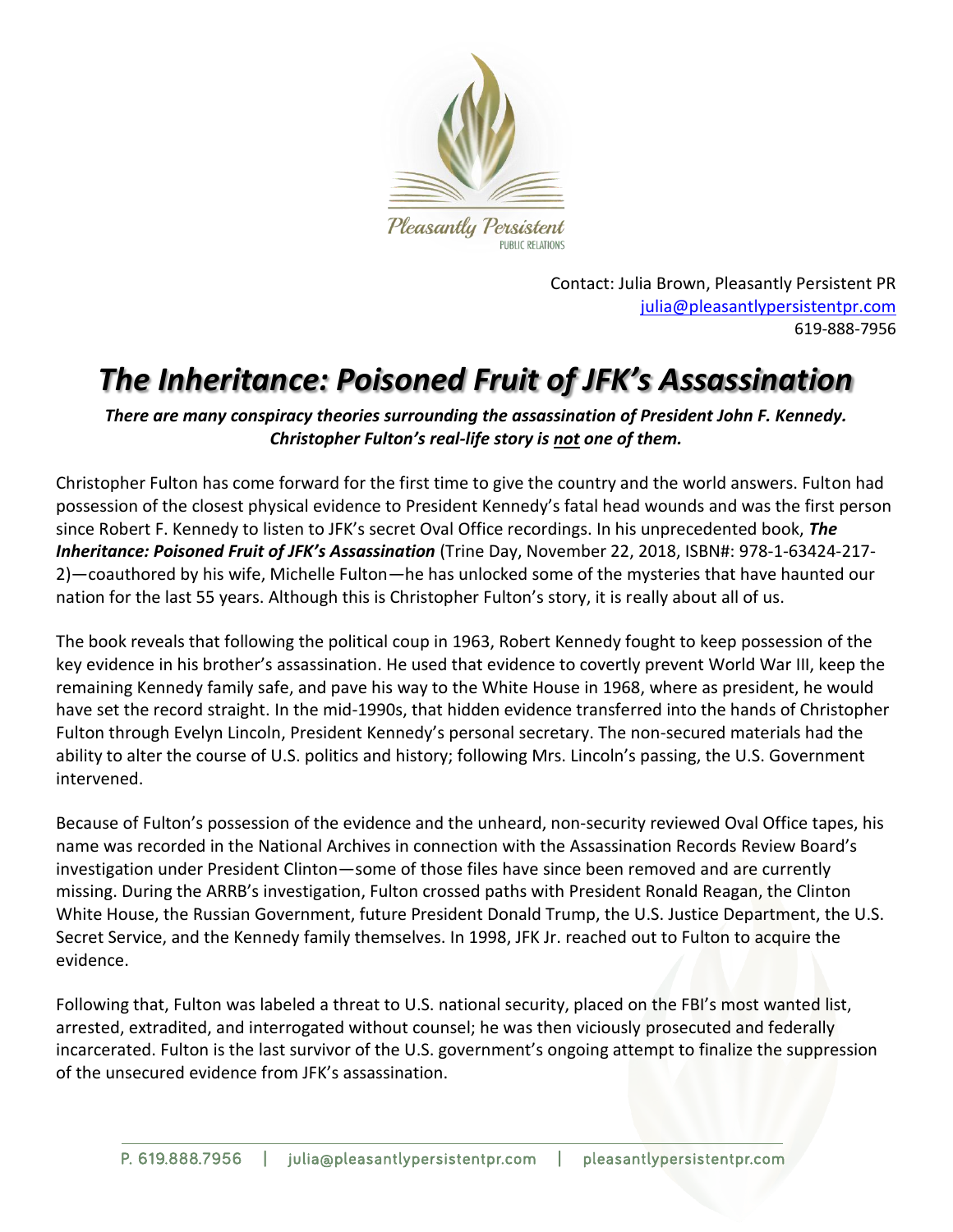

*The Inheritance* reveals the true intentions of Robert Kennedy and Evelyn Lincoln, as well as Christopher Fulton's secret pact with John F. Kennedy, Jr. After reading *The Inheritance*, Dick Russell—author of thirteen books, one considered a classic on the JFK assassination, and others written with RFK Jr.—said "[it is] the single most compelling piece of evidence that Lee Harvey Oswald did not act alone, that someone else fired the fatal shot from the front, that a conspiracy existed—indeed that a coup d'etat may have taken place in Dallas."

*The Inheritance* is a rollercoaster ride through the hidden history of the United States and the gauntlet of persecution that Fulton personally suffered. It was written because the American people have been lied to and they have the right to know the truth. This history must be uncovered for us to understand what is happening today.

*"I owe it to President John F. Kennedy, Senator Robert F. Kennedy, John F. Kennedy Jr., Evelyn Lincoln, and the American people to share my story." – Christopher Fulton*

*The Inheritance* will be released worldwide through TrineDay Publishers on November 22 and has been submitted for a 2019 Pulitzer Prize. It is available for pre-order on [amazon.com,](http://amazon.com/) through Barnes & Noble, and many other fine bookstores. For more information or to pre-order order a personalized, signed copy, please visit [www.cmfulton.com.](http://www.cmfulton.com/) Christopher and Michelle will be donating a percentage of their book sales to Marley's Mutts, PTSD Foundation of America, Ronald McDonald House, and the John F. Kennedy Presidential Library. A release event is scheduled to take place in Tehachapi in the new year.

#### **About the Authors:**

Christopher Fulton was born in 1965, just outside Washington, D.C., into a family with rich military history. He was on his way to being accepted to the U.S. Naval Academy at Annapolis but chose a career in commercial construction. His discipline and diligence took him to the top of the high-rise construction industry in Vancouver, British Columbia, where at age 33, during the height of his success, he was extradited and spent years in federal prison for his possession of physical evidence in JFK's assassination.

Michelle Fulton was born in Vancouver, Canada, and earned her Bachelor of Music Degree from the University of British Columbia.

The Fultons reside in California with their two children and rescue dogs.